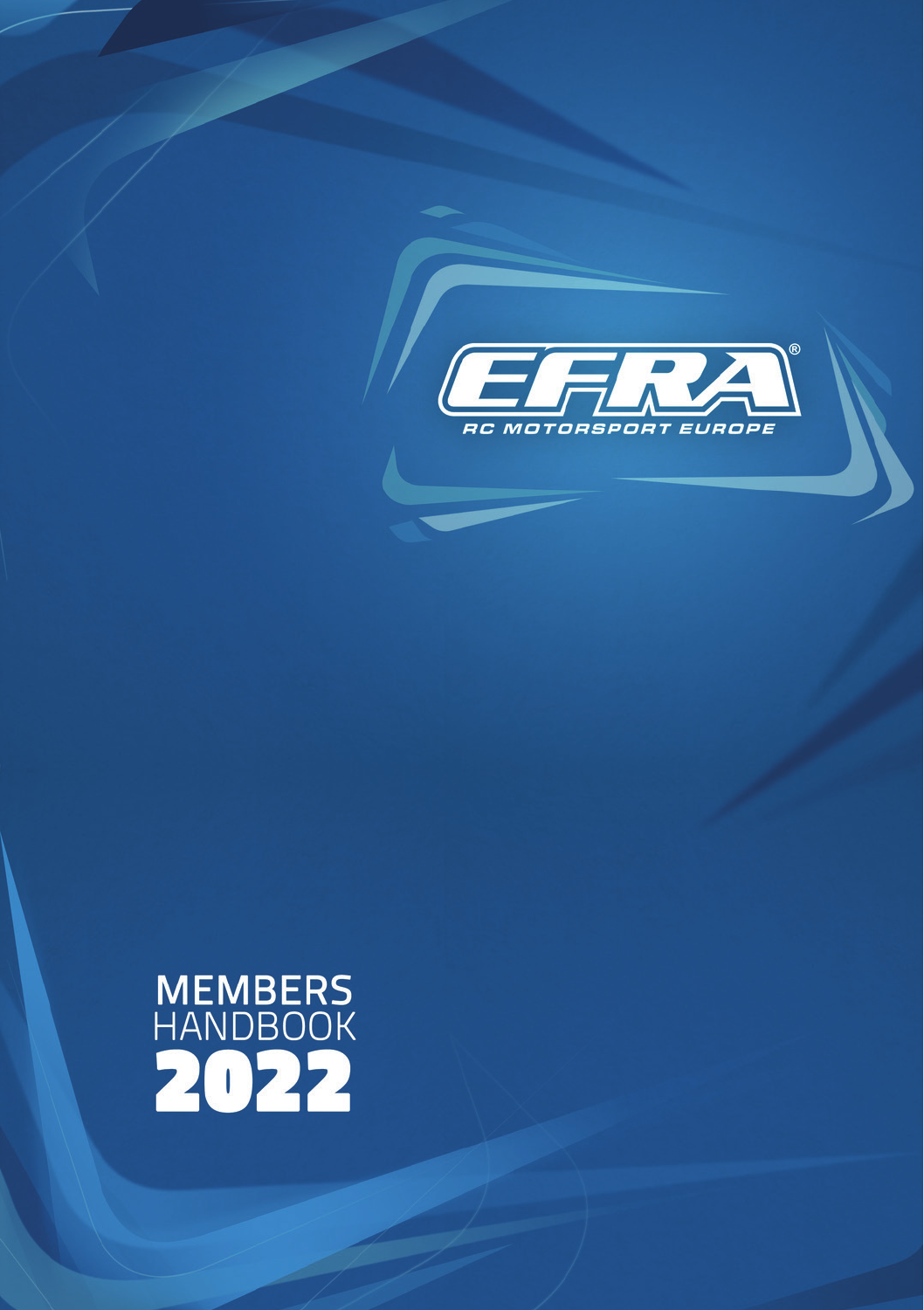## **APPENDIX 9 PROCEDURE FOR BODY-APPROVAL (1/8 TRACK, 1/10 TRACK, ELECTRIC TRACK & LARGE SCALE)**

- 1. Any manufacturer, who wishes to submit a bodyshell for homologation must first contact the EFRA Treasurer who will invoice them the required amount and forward to them, together with the invoice, the EFRA Bodyshell Homologation Form. Sanction Fee will be set at the EFRA Annual General Meeting.
- 1.a Bodies for 1:10th, 1:8 class and Electric Track. Anyone who wishes to have a body tested and homologated must submit 2 samples before January 31th to the body homologation officer. Bodies will be checked and verified between December 1st and February 28th and will be put on the EFRA webpage for publication on March 1st. After publication no other bodies will be added to the list before the end of the running year.
- 2. All manufacturers must submit the following to the EFRA Homologation Officer (DO NOT SEND BODY SHELL TO THE TREASURER):
	- a) The completed EFRA Homologation Form
	- b) Pictures of original 1/1 car body from two of the following elevations.
		- top
		- front end
		- rear end
		- side
	- c) Any other information that may be necessary e.g. Race results for real car races Manufacturers data for production cars
	- d) TWO examples of the model body from the final tool with all character lines and other elements present. This will be retained for referral. All wings custom designed for the body must be included.
	- e) For Large Scale models it is only necessary to send 1 (one) example of the body shell. Drawings and photographs will be retained by the Homologation Officer as proof of the homologation. Bodyshell must be clearly marked (stamped or engraved) with the homologation number.
	- f ) All Bodies currently on the EFRA approved list will remain legal for five years or earlier removed.
- 3. Upon receipt of the above items, the Manufacturer will receive a confirmation from the Homologation Officer with the date of receipt. If any of the above items are missing, or photographs or other data are considered by the Homologation Officer to be of insufficient quality, homologation will be refused. The reason for refusal will be given.
- 4. Within one month of confirmation of receipt, subject to confirmation from the EFRA Treasurer that the sanction fee has been paid, the Homologation Officer will either:
	- a) Approve the body, when the model body is an acceptable representation of the original.
	- OR
	- b) Refuse homologation, when the differences from the original are too great. If the body shell is refuse the reason for refusal will be stated.

Each homologated body will have an unique EFRA number, even if the same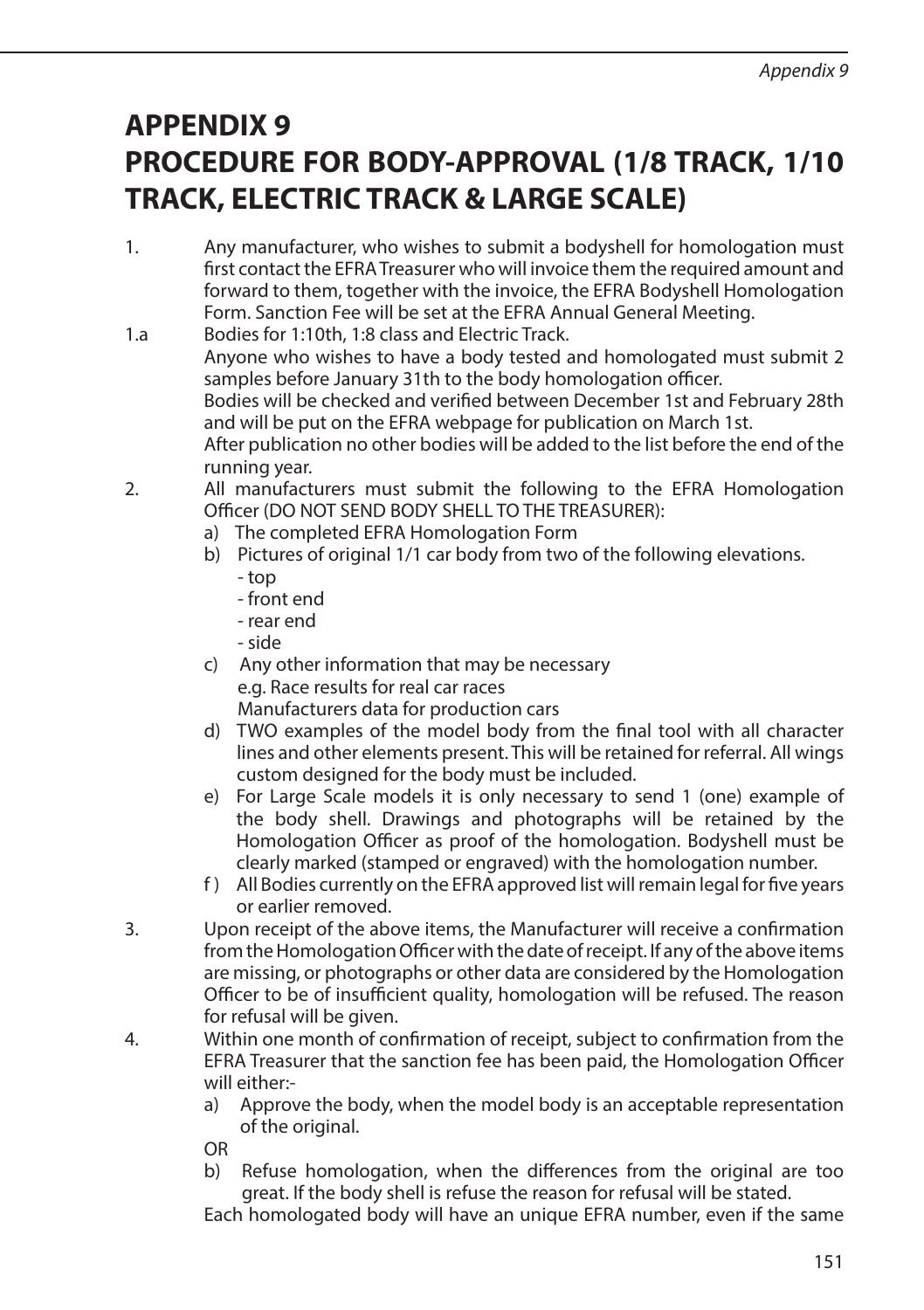## *EFRA Handbook 2022*

type of bodyshell is already approved for a different manufacturer. The EFRA number must be set in an area immediately adjacent to the cockpit, preferably in front of the windscreen. Body homologation number must be visible at time of technical inspection. Therefore manufacturers must place the number in an area of the body which will not be cut out.(Bonnet in front of the driver, front spoiler, windscreen)

 All shells with separate customised wings must have the homologation number moulded into all parts of the wing as well as the body. The wing must be submit¬ted for homologation at the same time as the body for which it is intended to be used. The wing may only be used with the shell with which it was homologated.

- 5. The homologation period lasts for five years, after which the body may be resubmitted, provided it still satisfies all regulations concerning the individual body class and is still in use.
- 6. The manufacturer may, if he wishes send a preliminary example of the model body to the Homologation Officer for interim advice. The body need not be taken from the final tool but all character lines and other details must either be moulded on or marked on the body in pen.

 Photographs etc. must be enclosed as in the full homologation procedure. The Homologation Officer will give a non-prejudicial opinion on whether the body would be homologated in finished form. If he decides that the body would not be approved, he may, if he wishes, give specific reasons. A fee to cover expenses will be charged for this service. Fee to be set at the EFRA Annual General Meeting.

- 7. Once approved, the tool must not be modified in any way. Should the tool be modified, the EFRA number must be filled in and an example of the modified body submitted to the Homologation Officer for full re-submission.
- 8. All information and examples of bodies sent to the Homologation Officer will be retained during the homologation period of five years. All examples of large scale bodies sent to the Homologation officer will be sent back to the manufacturer with the homologation number engraved in. The manufacturer has to retain the example body during the homologation period of five years. If the Homologation Officer suspects that a body has been modified posthomologation he may anonymously purchase an example of the body for checking. If he finds that the body has been modified it will be immediately removed from the approved lists.
- 9. After 5 years a body will disappear from the list unless the manufacturer asks for a license for another period of 5 years. The fee for an extra period is 40% of the normal homologation fee.
- 10. EFRA Homologation Officer:

See List on page 8 in the address section

or reference will be used at the EFRA body list.

11. Special Homologation rules for 1:8 scale. The body must be a replica from an original race car. Cars must have raced in either Sports Can Am classes, Proto-type, Group-C, Le Mans, American Le Mans or GT1/GT2 classes. Bodies must be a 1:8 scale in character reproduction of vehicles that exist or have existed in the last five years. There will be an allowance of tolerance in all dimensions. Once homologated by the homologation officer the name of the body can be changed to a name or production reference from the manufacturer. This name